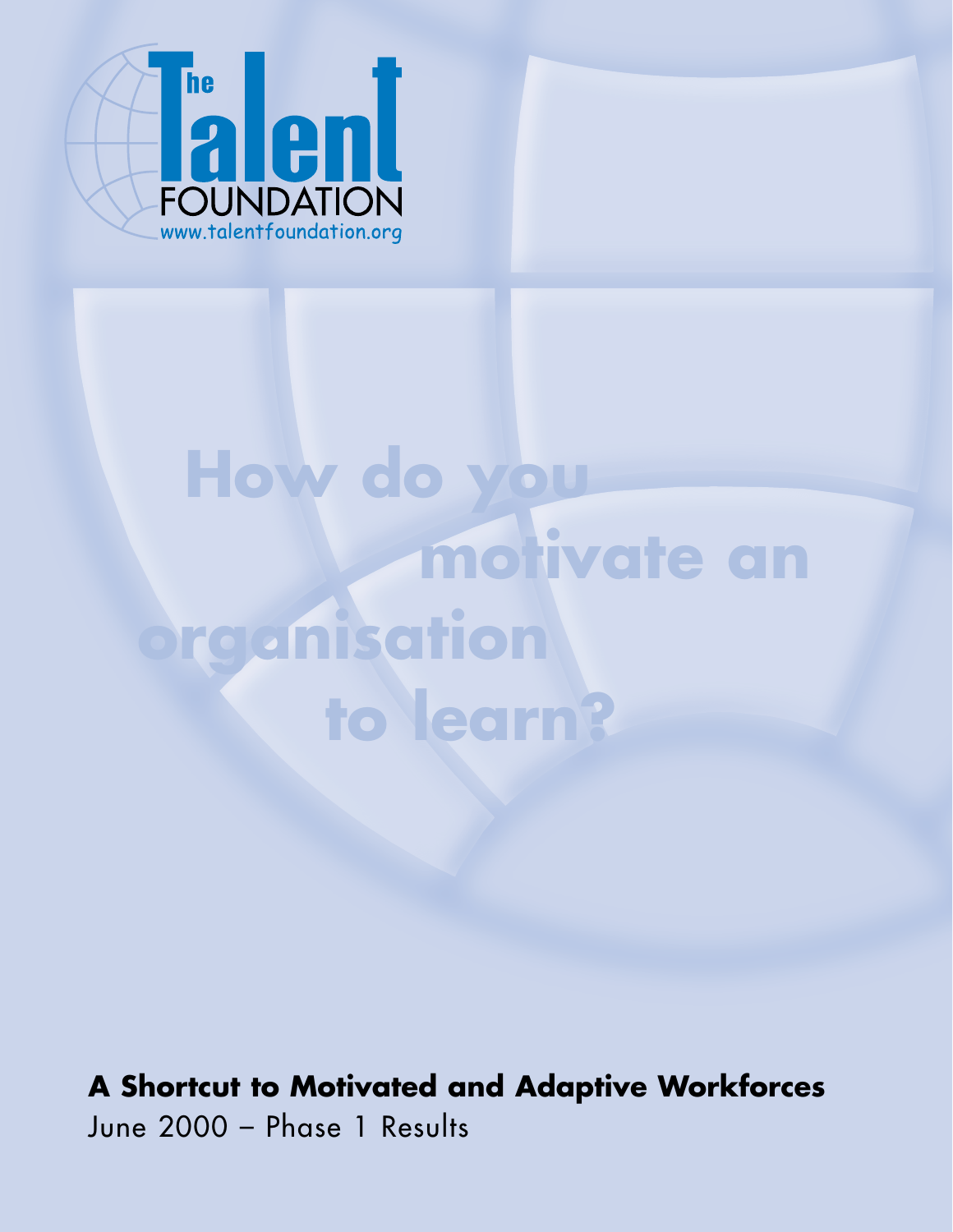**Are you spending too much money on training...**

# **waiting for measurable results?**

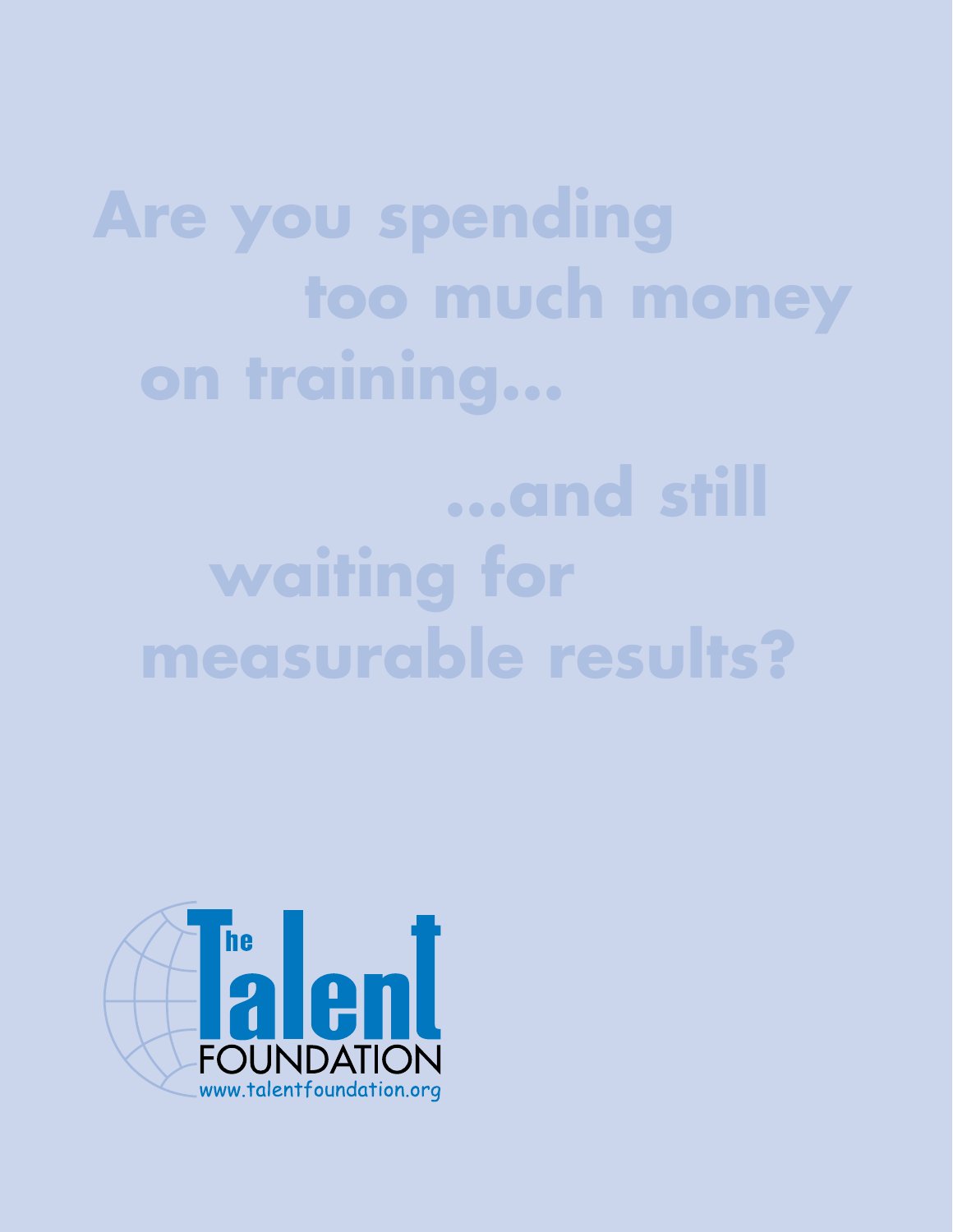

### **Contents**

- 3 Background and Hypothesis
- 3 Methodology
- 4 Detailed Results
- 6 Primary Findings
- 6 **Kon-obvious** Findings
- 6 Conclusions
- 7 Big Picture and Next Steps
- 8 Appendix A Research Questionnaire
- 12 Appendix B Background information given to respondents

## **A Shortcut to Motivated and Adaptive Workforces**

June 2000 – Phase 1 Results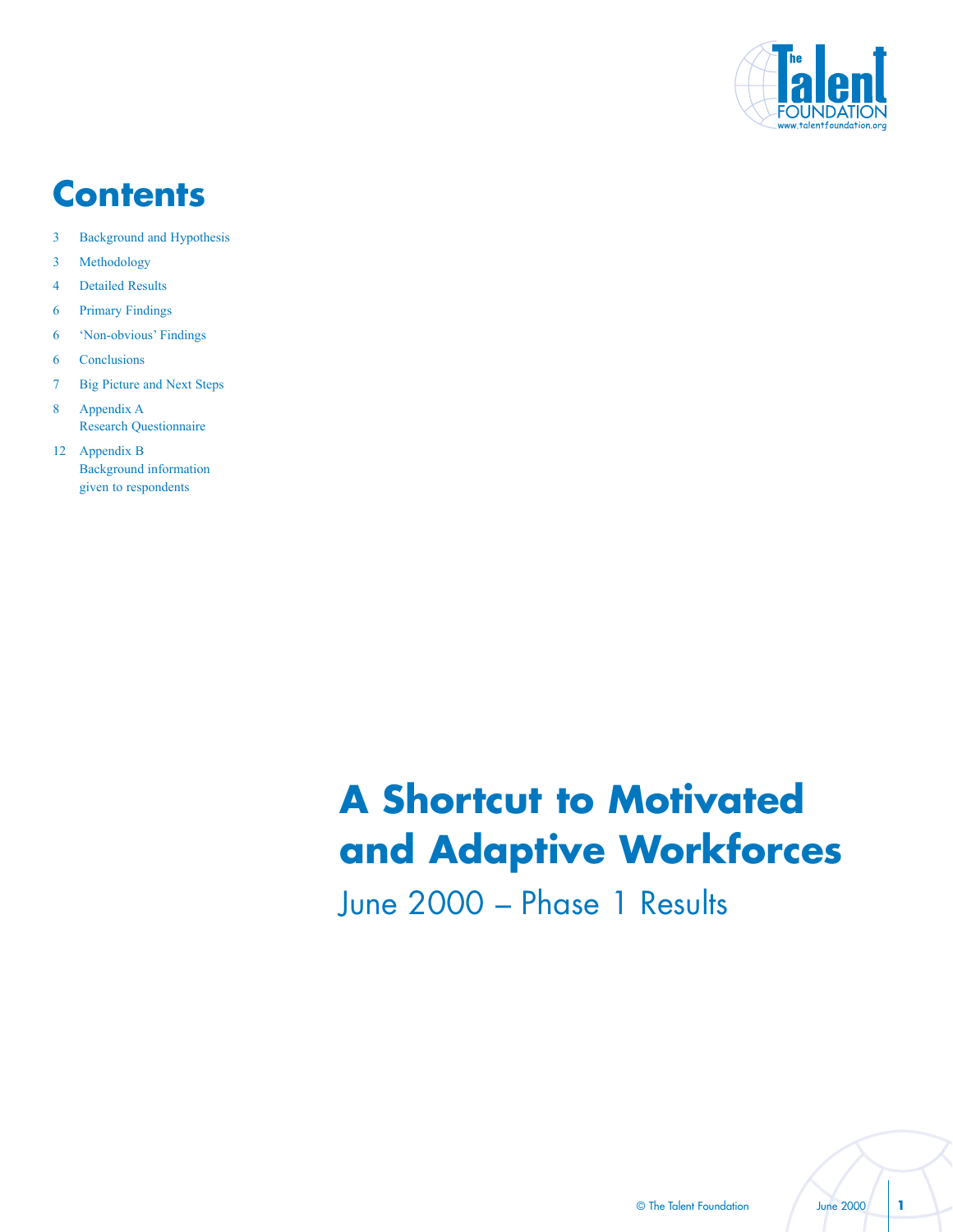#### **Foreword**

You say that your organisation needs people who can learn and adapt quickly, who can solve problems without being told to, who can come up with creative ideas and not wait for others to do it for them. People with a positive, responsible attitude.

You also say that you need a reliable return on the time and money you invest in your people. Too much money is already invested in skills training, yet most of the expected return is not there. So, what is missing? The Talent Foundation believes that today's training strategies are sophisticated and well-thought through, but they have a critical blind spot – the learner's motivation to learn.

Without appropriate 'readiness' to learn, training investments are destined to fail.

Over the last few months, The Talent Foundation engaged several organisations and individuals in researching the issue of motivation to learn. We scanned several factors that affect motivation and found amazing results in the area of emotional intelligence (EI). In essence, those individuals who have developed EI were significantly more proactive towards learning and had higher 'readiness' towards adaptation than those from a control group.

This leaves organisations with two options: Either recruit only people with higher levels of EI or develop the workforce they already have. Can people be trained in emotional intelligence? Fast? What difference will it make?

Our research shows that workers trained in emotional intelligence techniques have significant advantages in:

 $\bullet$  'Can do' attitude – confidence in the contribution they can make at work, attitude towards finding opportunities to use their skills at work

 $\bullet$  Willingness to learn  $-$  positive attitude towards learning

● Confidence on what and how to learn

● Win-win attitude regarding training provided by employers

This research compared 100 people who attended a three-and-a-half-day course, with 100 people from a demographically similar control group who did not. The results are attached (I have highlighted the key elements to help you skim through).

Over the next months we will extend this research to other programs, identifying the ones that create better results – faster. Also, we understand that 'readiness' to learn is not sufficient. Competence to learn and 'big-picture thinking' are also strategic skills for adaptive organisations. We will soon pilot a comprehensive strategy at a call centre, including all 3 (readiness, competence to learn and big-picture thinking) aspects and will measure key performance indicators to test the value of the solution.

Lastly, I want to acknowledge Astute Solutions (for conducting such a professional piece of research), Landmark Education (for letting us 'challenge' their product) and the 200 individuals who gave their time and honest answers for this work.

I am delighted to share the first part of our research on motivation with you. It is my hope that not only will it bring insight but that it will encourage action as well.

Let's keep in touch.

Kind regards,

 $M_A$ ier $K_S$ 

Javier Bajer Chief Executive The Talent Foundation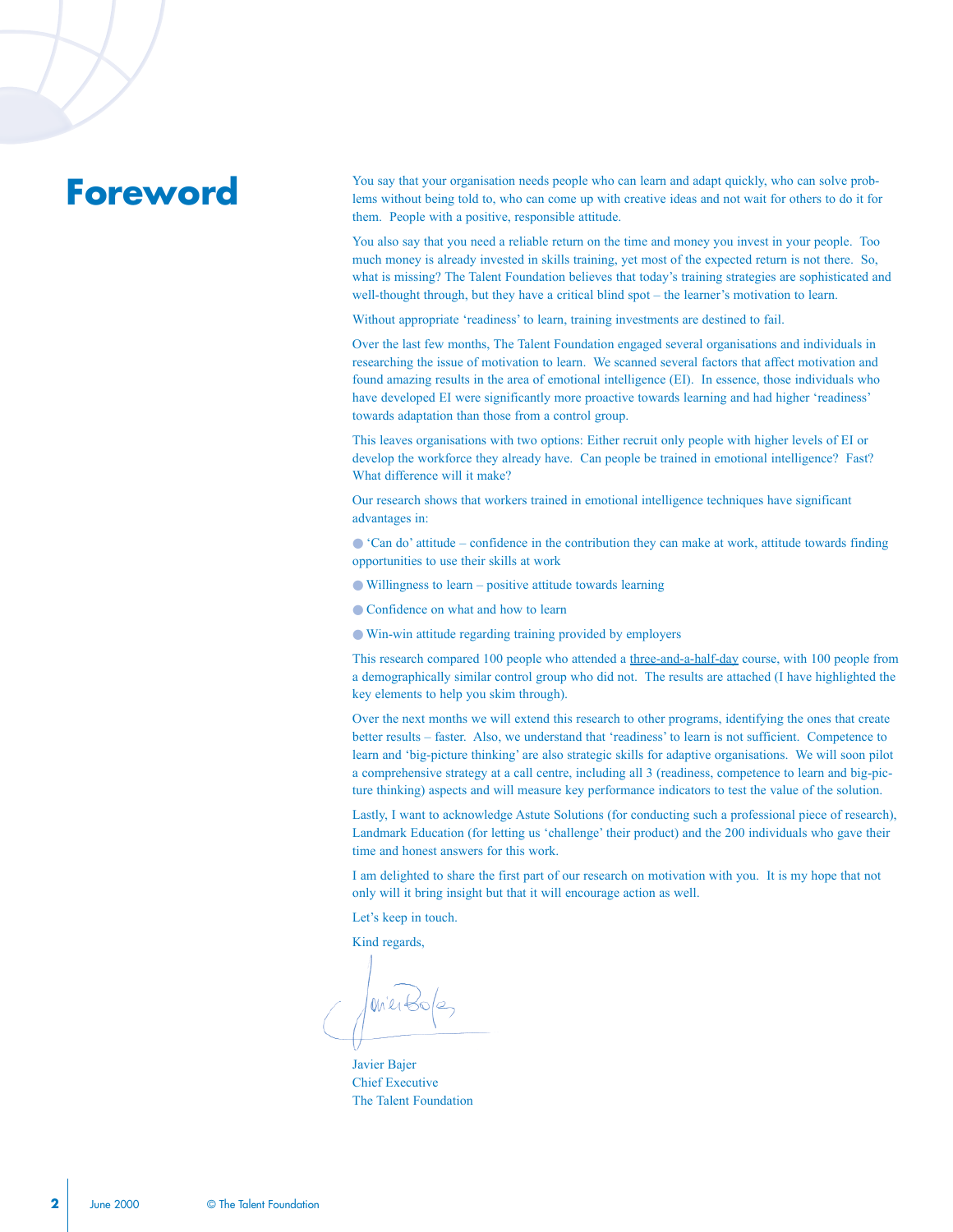

#### **Background and Hypothesis**

In today's economy, individual and organisational ability to learn and adapt is key for success. Organisations are focussing their efforts in creating good learning for their employees, using best possible strategies including webbased 'just-in-time' delivery of training. Consistently we see that good intentions get stopped at the receiving end of the learning equation. People cannot be forced (or bribed) to learn and, in most cases, learning is perceived as a threat or at least as an inconvenience, not allowing the natural learning 'engines' to do their job.

Our belief is that an individual's emotional intelligence is the major driver for that ability. Workforces where individuals share this ability will be far more adaptive and responsive to continuous change. They will learn easily and faster than others. They will not need the 'push', but will 'pull' for learning and development opportunities.

So the question is two-fold: first, whether emotional intelligence makes a difference for learning 'readiness' and second, whether these skills can be developed in people or is a condition from nature.

#### **Methodology**

In this study we compared two similar groups of people (mainly) in employment. Group A was randomly selected from a database of individuals who have attended an EI / motivational course over the last 2 years<sup>1</sup>. Some of these people have gone on to undertake other courses, although exactly how many were taken did not form part of this enquiry.

Individuals in the control group (B) have not experienced any similar training. This group was matched up to the condition group in order to allow valid comparisons between them (this required a significantly larger control group). However, only the 100 respondents which most closely matched the demographics from those in group A went forward into the research shown below.

Researchers conducted one hundred telephone interviews per group. All samples were UKbased.

The subset chosen were participants whose surnames began with the letter S and lived in London. The control group was taken from a series of London telephone directories, all of whom also have surnames beginning with the letter S and who have either an 0208 or 0207 telephone number. (In some cases only a mobile telephone number was listed, in which case the address was used as corroboration.).

 $<sup>1</sup>$  The course used for this initial part of the</sup> research was The Landmark Forum, widely research was The Landmark Forum, widely offered throughout major cities by Landmark offered throughout major cities by Landmark Education Corporation, a global organisation Education Corporation, a global organisation with many years of experience in this field (www.landmarkeducation.com, or phone  $+44-20$  7969-2020 in London). For the business application of this technology, you can contact application of this technology, you can contact Norman Dayron at Landmark Education Norman Dayron at Landmark Education Business Development on +1-415-616-2478.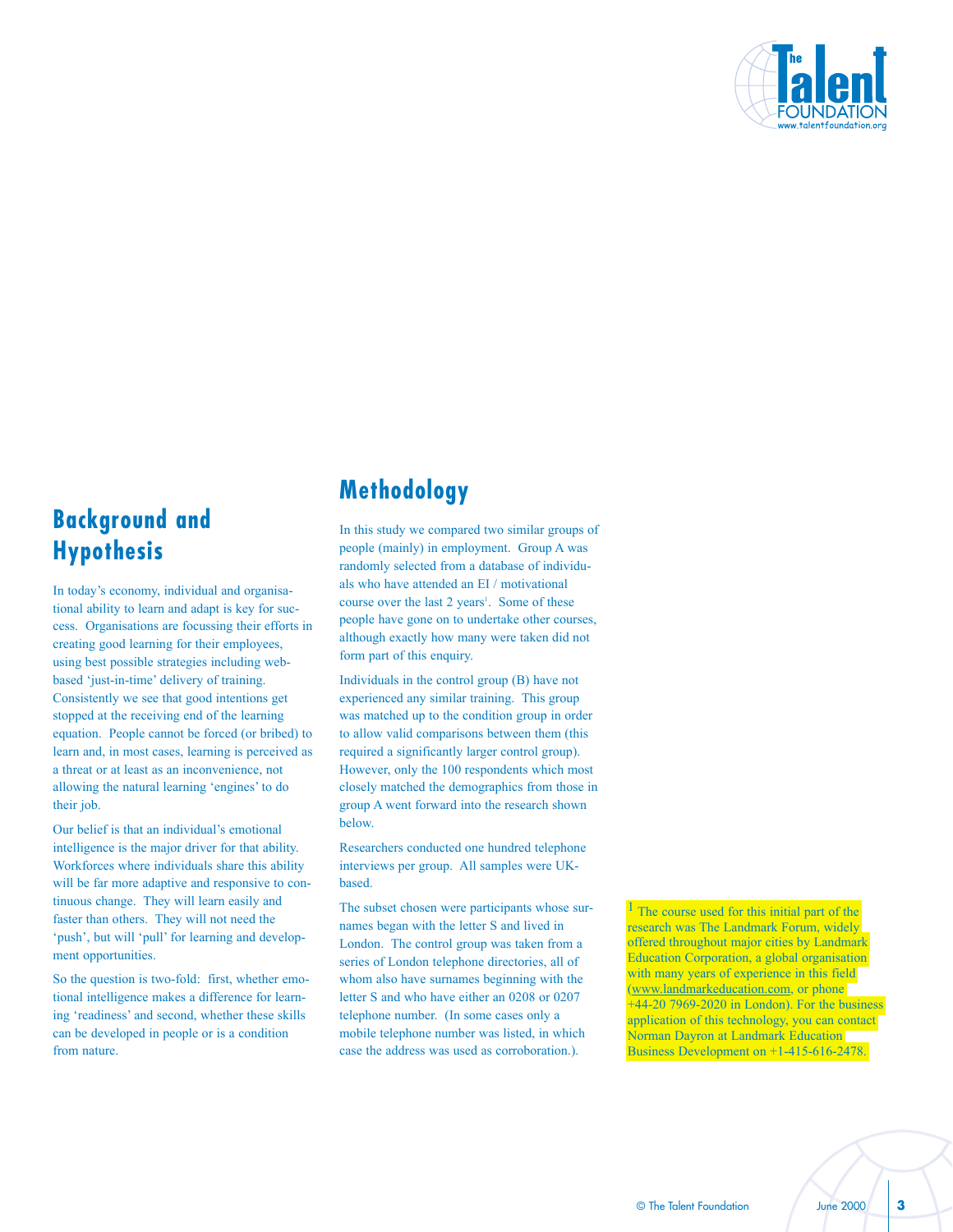### **Detailed Results**

| # | <b>Question</b> | <b>Options</b> | Group A <sup>2</sup> | <b>Control</b> |
|---|-----------------|----------------|----------------------|----------------|
|   |                 |                |                      |                |

*I will read you a statement and give you four options which Iíd like you to put into your order of preference. The statement is about individual learning styles. Simply put, the statement is:*

| I learn best from | <b>Internal Courses</b><br><b>External Course</b><br><b>Self Study</b> | 4th<br>2nd<br>3rd | 3rd<br>l st<br>4th |  |
|-------------------|------------------------------------------------------------------------|-------------------|--------------------|--|
|                   | Other People                                                           | 1st               | 2nd                |  |

*Please think about the last two or three things you have learned or skills you have acquired. These can be anything from learning a new computer programming language to working out how the tube system works, or learning snap, bridge, flower arranging or anything else. Again, using the same options please tell me where you learned these. Was it from:*

| <b>Internal Courses</b> | 4th | 3rd  |  |
|-------------------------|-----|------|--|
| <b>External Courses</b> | 2nd | 4th  |  |
| <b>Self Study</b>       | 3rd | 2nd  |  |
| Other People            | 1st | l st |  |

*Please think about the types of skills that are normally taught at company-sponsored courses (e.g. interpersonal skills, management and organisational skills, time management, etc) and the training you have been given.*

| 3      | What percentage of what you learn at work<br>do you feel you can apply in your job? |                                      | 68.4%               | 62.3%               |
|--------|-------------------------------------------------------------------------------------|--------------------------------------|---------------------|---------------------|
| 4      | What percentage do you feel you can apply<br>elsewhere? (home, hobby, etc.)         |                                      | $57.7\%$            | $43.4\%$            |
| 5      | Do you believe that the training provided<br>by your employer is<br>beneficial      | to you<br>to the company<br>to both  | $7\%$<br>12%<br>81% | $3\%$<br>52%<br>45% |
| 6      | How much do you feel your own talents<br>are being developed at work?               | (%)                                  | 52.4%               | 42.8%               |
| $\tau$ | Do you feel the organisation you work for<br>takes personal development seriously?  | <b>Yes</b><br>No                     | 58%<br>42%          | 34%<br>66%          |
| 8      | Do you believe you have a unique and<br>valuable contribution to make at work?      | <b>Absolutely</b><br>Mostly<br>Other | 69%<br>26%<br>5%    | 30%<br>48%<br>22    |

<sup>2</sup> These are graduates from the Landmark Forum that have participated from the course over the last 2 years. Results from groups B and C (graduates from other two similar courses) will be reported when the research is completed.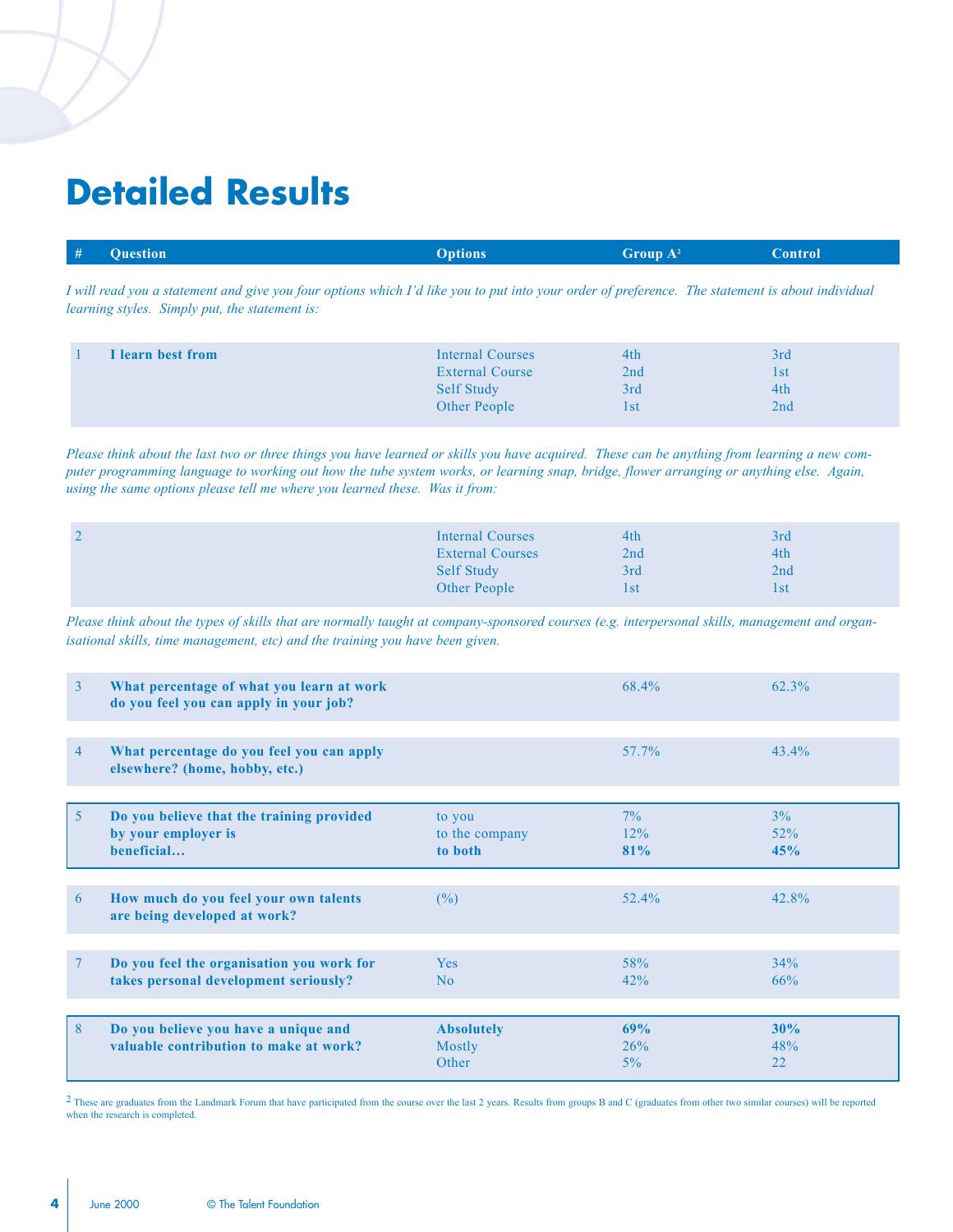

| #  | <b>Ouestion</b>                                                        | <b>Options</b>    | <b>Group A</b> | <b>Control</b> |
|----|------------------------------------------------------------------------|-------------------|----------------|----------------|
|    |                                                                        |                   |                |                |
| -9 | Do you believe you can find and use                                    | <b>Absolutely</b> | 40%            | $11\%$         |
|    | opportunities to apply your skills at work?                            | Mostly            | 39%            | 50%            |
|    |                                                                        | Other             | 21%            | 39%            |
|    |                                                                        |                   |                |                |
| 10 | If you were looking for a new job now, how                             | Absolutely        | 31%            | 8%             |
|    | important would the provision of Personal                              | <b>Mostly</b>     | 39%            | 42%            |
|    | Development training be in your choice of<br>organisation to work for? | Other             | 30%            | 50%            |

*I will read you three statements, to each of which Iíd like you to answer either "Yes, I agree", "No I do not agree" or "Donít know":*

| 11  | i. Learning is fun                                              | <b>Yes</b><br>No<br>Don't know | 88%<br>7%<br>$5\%$ | 64%<br>24%<br>12% |  |
|-----|-----------------------------------------------------------------|--------------------------------|--------------------|-------------------|--|
|     | ii. I know how I learn best                                     | <b>Yes</b><br>No<br>Don't know | 62%<br>19%<br>19%  | 43%<br>39%<br>18% |  |
| -11 | iii. I know what I would need to learn to<br>be more successful | Yes<br>No<br>Don't know        | 71%<br>5%<br>24%   | 61%<br>8%<br>31%  |  |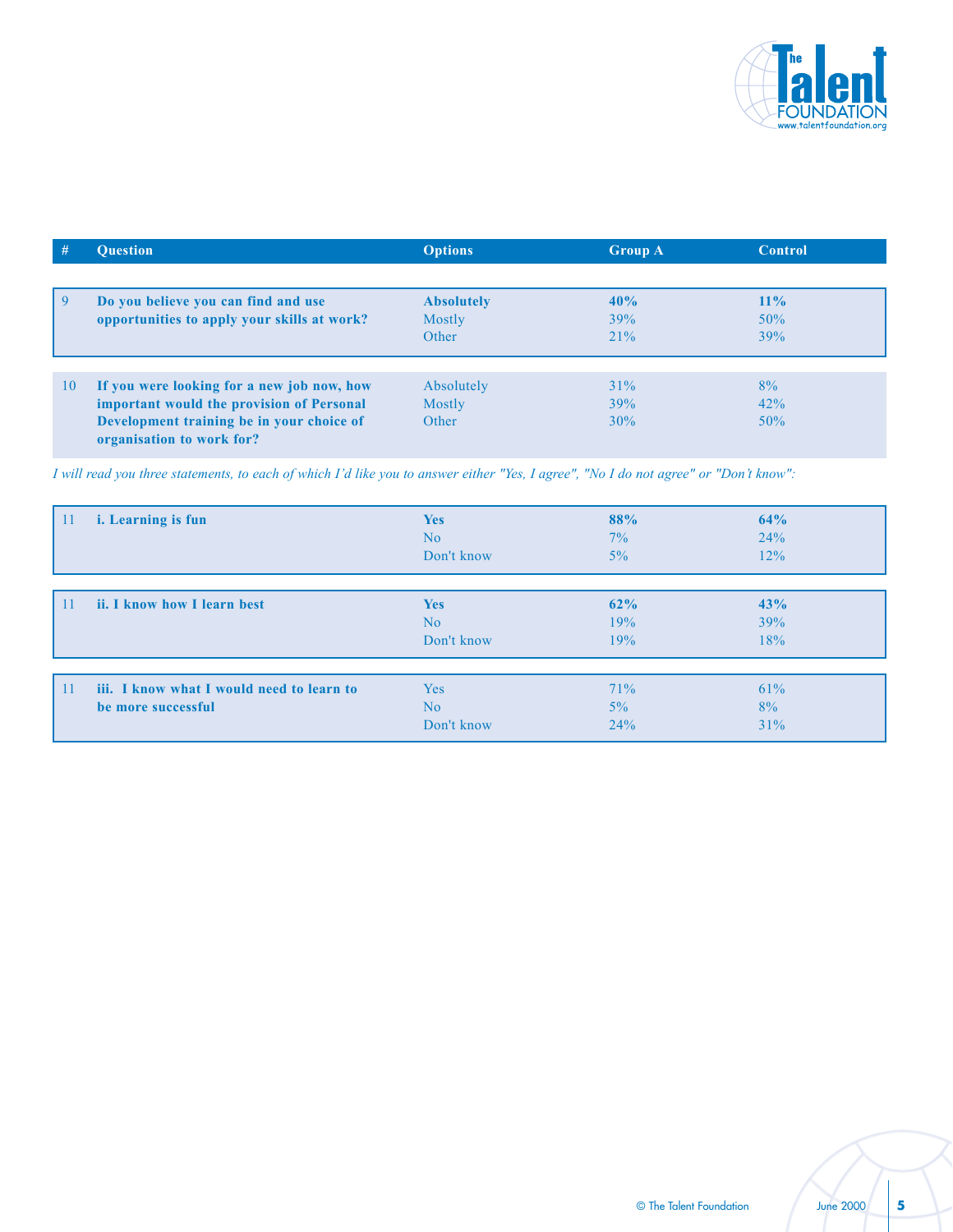#### **Primary Findings**

**Within 2 years of participating from a short Within 2 years of participating from a short motivational course, individuals surveyed motivational course, individuals surveyed showed significantly higher levels of motiva showed significantly higher levels of motivati on, self-esteem and confidence in relation to tion, self-esteem and confidence in relation to t heir learning and the application of skills at their learning and the application of skills at work. work.**

Participants from the course showed a more Participants from the course showed a more proactive attitude overall, whether it related to proactive attitude overall, whether it related to their own learning or their ability to apply new their own learning or their ability to apply new skills at work. Their level of motivation, when skills at work. Their level of motivation, when compared to the control group, was significantly compared to the control group, was significantly higher, even 2 years after having participated on higher, even 2 years after having participated on the course.

In today's work, being able to relate to learning in a positive manner is key for the continuous in a positive manner is key for the continuous adaptation and flexibility of the workforce. adaptation and flexibility of the workforce. More than two-thirds of participants from the course saw training as beneficial to both their organisation and themselves. Less than half of those in the control group saw the training they receive as a win-win deal.

Participants that developed EI-type skills perceived l earning to be fun (88% versus 64% ceived learning to be fun (88% versus 64% from the control group), had a higher level of self-awareness (62% versus 43%) and knew what to learn in order to succeed  $(71\% \text{ versus } \frac{1}{2})$ 61%). 61%).

#### Almost two-thirds of individuals from the

course felt they can make a 'unique and valuable contribution at work'. These levels of confidence and self-esteem were quite low in the fidence and self-esteem were quite low in the control group, where only a third of individuals gave a positive answer. This study also shows that those with higher levels of self-esteem are that those with higher levels of self-esteem are 4 times more confident at finding opportunities to apply their skills and make a difference at work.

#### **'Non-obvious' Findings**

From questions 1 and 2, we can see that there is a high degree of 'fidelity' in group A's answers, not observable in the control group (group A gave the same answers to questions 1 and 2). This could be evidence of a higher self-awareness when reporting about learning preferences. In these two questions we can also see that people prefer learning from others and from external conferences rather than from self study or internal taught courses. **(1, 2)**

The final question asked whether respondents knew what they would have to learn in order to be more successful. We would have expected, in the light of all the answers above, that group A would be more positive in knowing what they need to learn, as opposed to the control group. In this case the answers were markedly similar. What was surprising was the high number of group A respondents who said they did not know what they would have to learn in order to

be more successful. However, when asked to qualify their answer, most respondents from group A mentioned that they did not currently know what they would need to learn in the long term. They mentioned that they knew what their skills gap was today, but did not want to close themselves off from other factors in the future. **(11, iii)**

#### **Conclusions**

Having the right attitude towards learning is essential for the effectiveness and efficiency of the development of new skills. An organisation's ability to adapt depends primarily on each individual's confidence and attitude towards learning.

Based on our findings, it appears that **readiness** to learn can be developed through short interventions, such as the one evaluated in this research. Contrary to popular belief that sees

attitude as a 'given', where people either have it or not, there is clear evidence that not only can good attitude towards learning be developed but also that it can be done quickly.

The course in question produced radical and sustained change in the way individuals relate to their own development.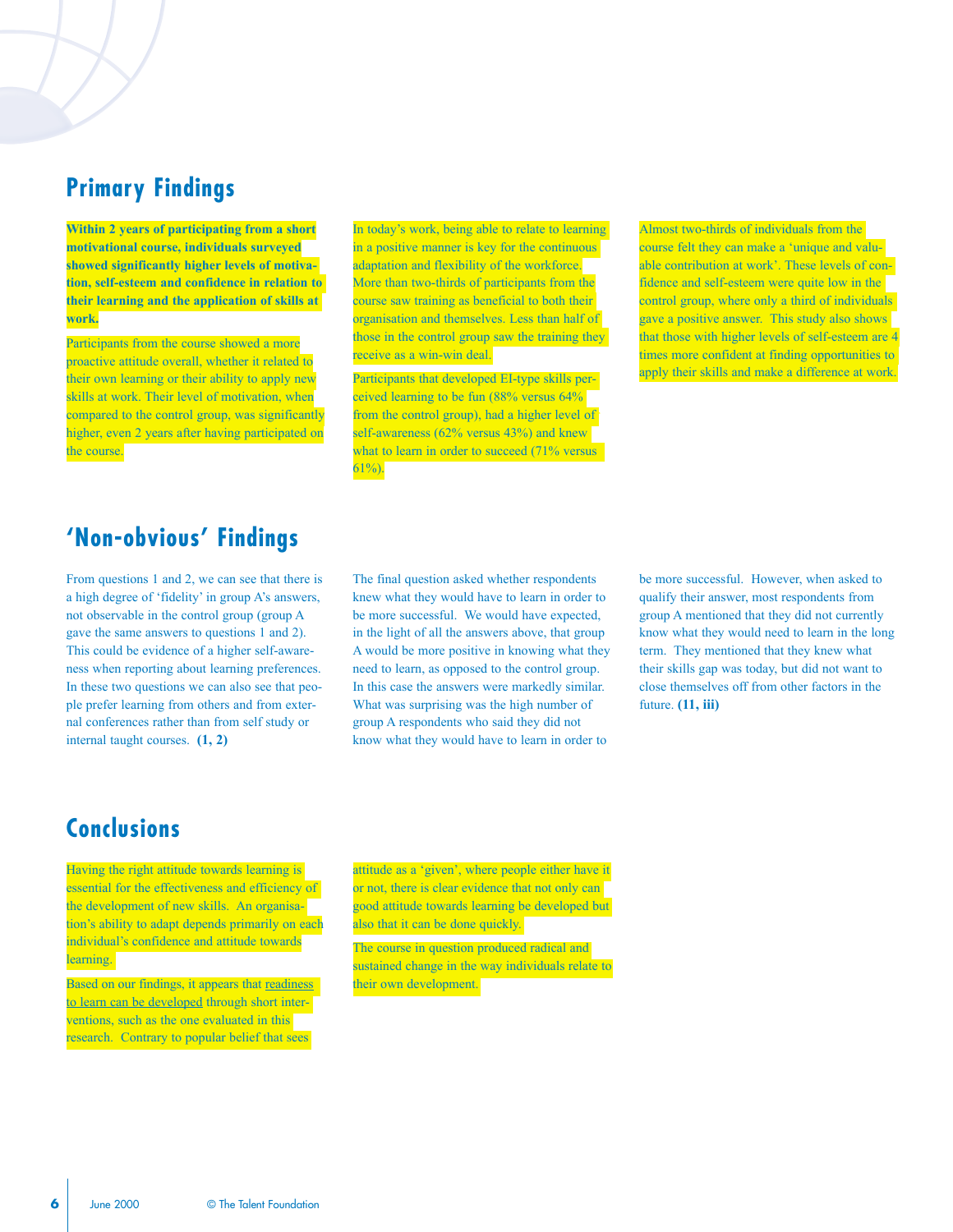

#### **Big Picture and Next Steps**

A few months ago, a group of Chief Executives helped us identify the 'hot' issues in their organisations during a **consultation** event at the RSA. We listened carefully because this was going to define our work

agenda. The issue at the top of the list was ëhow do you motivate a workforce to learn and adapt'. We took this as our challenge for the first year of the Foundation.

We then **scanned** the world of motivation to learn, extensively. This piece was performed by Bamford Taggs, in London.



#### **The Learning Primer**

We used this research and involved several established experts in the area to help develop a **new understanding** to the challenge of motivation to learn. A new model for learning was agreed:



To use a simple analogy, this model is to learning what a 'primer' is to painting a wall. We believe that learning fails when it is 'painted' over an unprepared surface. In the case of painting, that surface will not absorb the colour and will eventually peel or rust. Pouring new skills onto people, without developing their readiness to learn and their competence to learn, may be a waste of time and money.

We identified strategies to develop these layers in the model. This document shows the results from our initial research into Readiness to Learn. Two similar EI courses are being evaluated and a final report will be produced upon completion.

In parallel, we have started our **Action research** phase, where we test the complete model with a group of people at work. We are working with experts from organisations such as London Business School, Plymouth University, Birmingham University, Lincoln University, Landmark Education, ELSIN (European Learning Styles Information Network) and some large businesses (the test ground) to prove the value of the model.

We expect this study to support the 'priming' idea for learning, showing that those developing readiness and competence to learn are far more motivated, adaptive and ultimately productive than their control group peers.

Up to one hundred performance indicators (from productivity to shareholder value) will be recorded before and after the program and then all organisations involved will jointly report the experience in several business and academic publications.

We are conducting further research with this and other similar courses to eliminate the chance of individuals being 'self selected' as they participate from this type of development and test the universal validity of the intervention.

For The Talent Foundation, the challenge does not stop here. We will work with campaigning organisations to package and **disseminate** the solution. We will then go back to the original 'problem' list, check that our work is done and then go to the next item.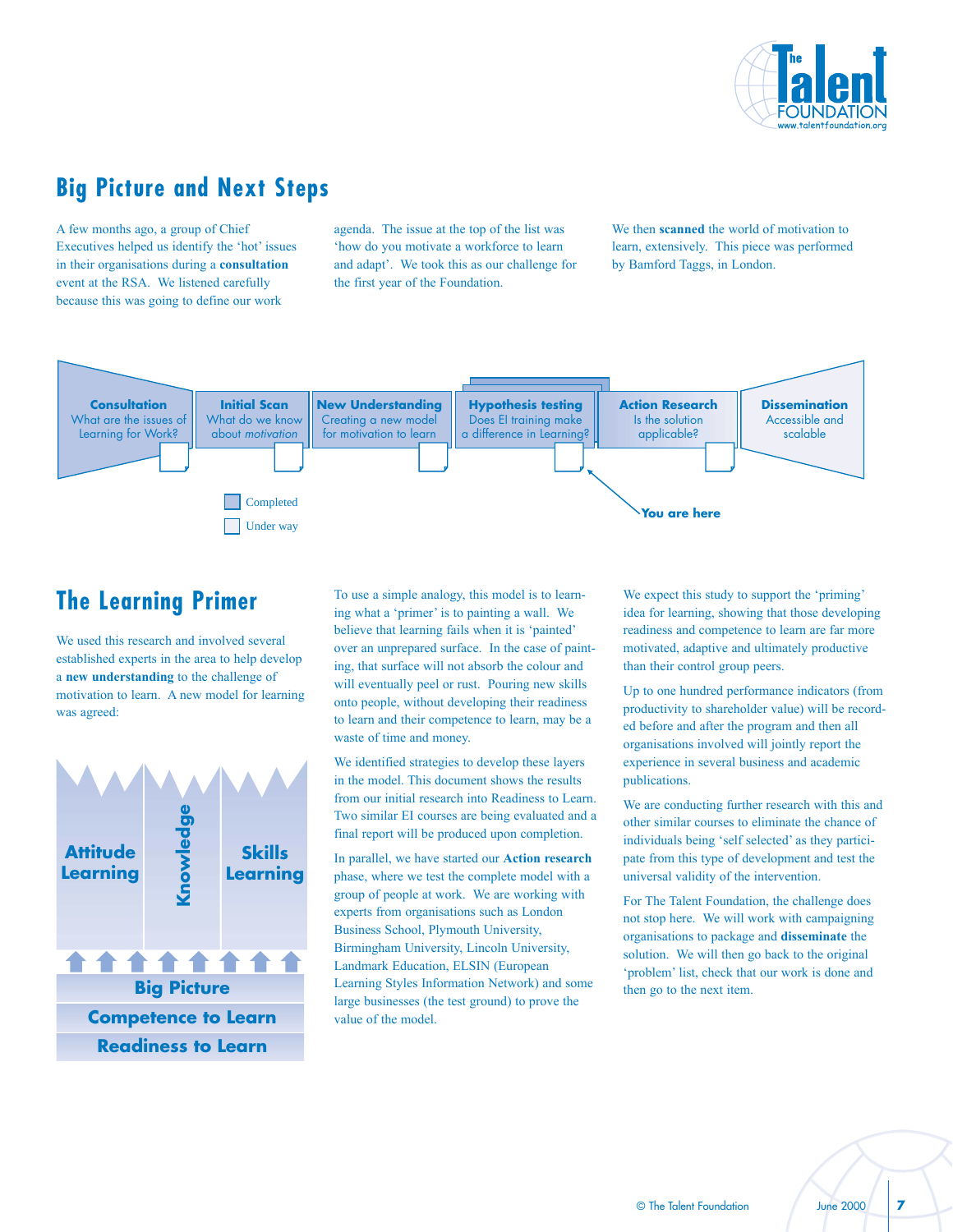## **Appendix A**

#### **Questionnaire used in the research project**

QUESTIONNAIRE - All groups

#### **Introduction**

- $\bullet$  Ask to take 8–10 minutes of their time.
- Explain the purpose of this study (we are conducting market research, not selling you something). 'We would like to make the world a better place and would like your help'.
- Introduce self and the Talent Foundation.
- ëThe Talent Foundation is a global organisation committed to the development of Talent throughout the world of workí.
- Assure the confidentiality and anonymity of the study.

The results will be available on www.talentfoundation.org at the end of March / beginning of April.

#### **Profile validation**

|                | Are you working at the moment?                                                         | Yes<br>No - Please answer the following questions using your<br>previous employer as the guideline.                            |
|----------------|----------------------------------------------------------------------------------------|--------------------------------------------------------------------------------------------------------------------------------|
| 2              | Are you employed or self-employed?<br>(Contract work to count as self-employed)        | E<br>S                                                                                                                         |
| $\overline{3}$ | Do you work for a public organisation (including charity)<br>or for a private company? | Public (e.g. Government department / charity)<br><b>Sole Trader</b><br>Private Company (limited or plc, includes partnerships) |
| $\overline{4}$ | Size of the company you're working for                                                 | Small $(1-20$ employees)<br>Medium $(21-200$ employees)<br>Large $(200+$ employees)                                            |
| 5              | What position do you hold within your company?                                         | Shop-floor or similar<br>Junior Management<br>Middle Management<br>Senior Management                                           |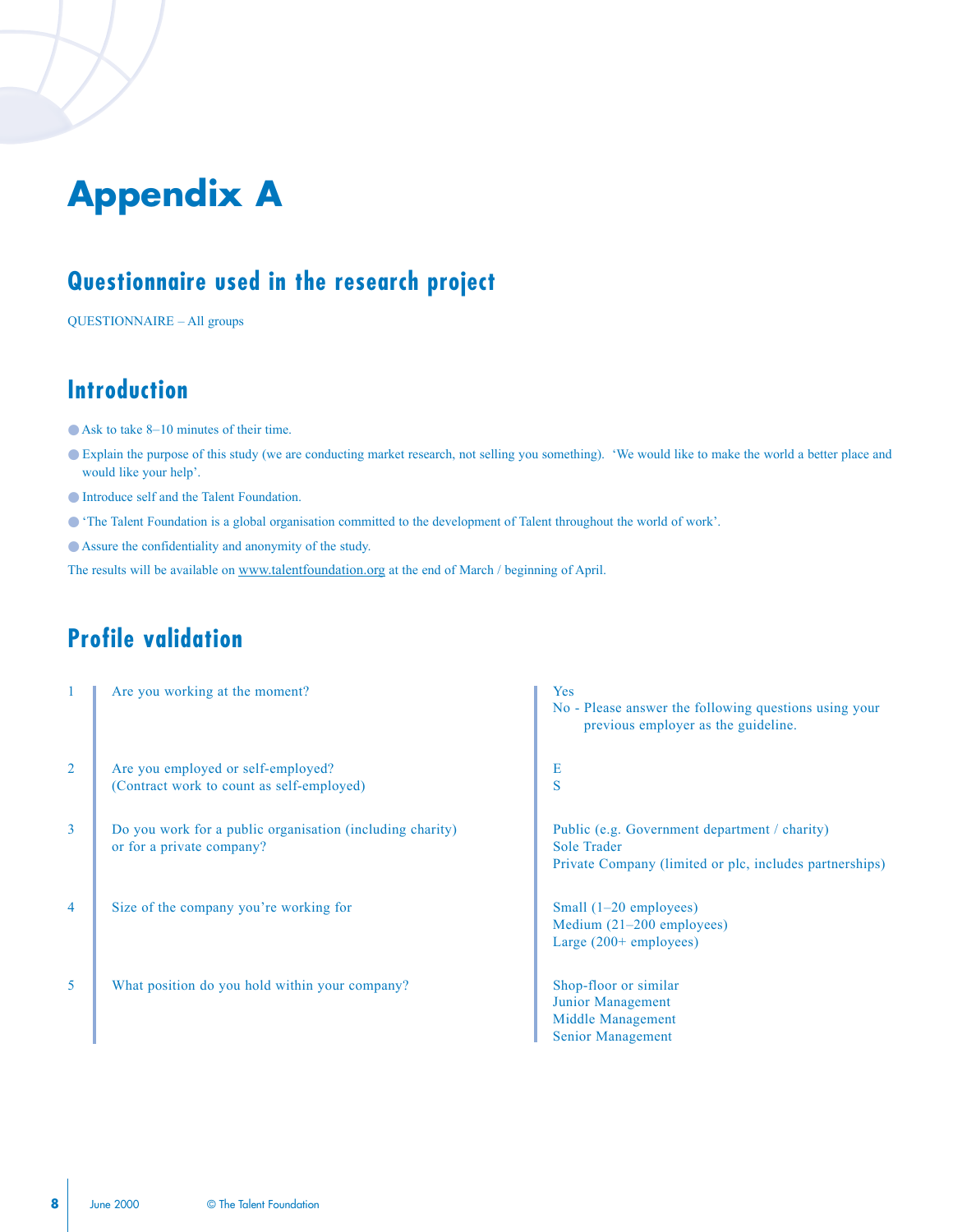

#### **Demographics**

| 6 | Gender                                               | M<br>F                                                                                                                                            |
|---|------------------------------------------------------|---------------------------------------------------------------------------------------------------------------------------------------------------|
| 7 | Age Group                                            | $18 - 30$<br>$31 - 49$<br>$50+$                                                                                                                   |
| 8 | Level of Education                                   | No formal qualifications<br>'O' Levels / GCSE's (includes NVQ's)<br>'A' Levels (includes HND's)<br>Degree (first- and post-degree qualifications) |
| 9 | How long ago did you complete your formal education? | Less than 10 years ago<br>$11-25$ years<br>26 years or more                                                                                       |

*I will now read you a statement and give you four options which Iíd like you to put into your order of preference. The statement is about individual earning styles. Simply put the statement is:*

| 10 | I learn best from:                                     |                                   |
|----|--------------------------------------------------------|-----------------------------------|
|    | And the four options are:                              | Arrange into order of preference. |
|    | i. Internal (company-run) courses.                     |                                   |
|    | ii. External courses                                   |                                   |
|    | (including night school, conferences, seminars, etc.). |                                   |
|    | iii. Self study (books, videos, TV programmes, etc.).  |                                   |
|    | iv. From other people, including colleagues at work,   |                                   |
|    | formal coaches, mentors, etc.                          |                                   |

*Please think about the last two or three things you have learned or skills you have acquired. These can be anything from learning a new computer programming language to working out how the tube system works, or learning snap, bridge, flower arranging or anything else. Again, using the same options please tell me where you learned these. Was it from:*

11 i. Internal (company run) courses.

- ii. External courses
- (including night school, conferences, seminars etc).
- iii. Self study (books, videos, TV programmes etc).
- iv. From other people, including colleagues at work,
- formal coaches, mentors, etc.

#### **(application of skills)**

*Please think about the types of skills that are normally taught at company-sponsored courses (e.g,. interpersonal skills, management and organisational skills, time management etc) and the training you have been given. I will read you both questions to give you time to think and then come back to ask you for your answer:*

© The Talent Foundation June 2000 **9**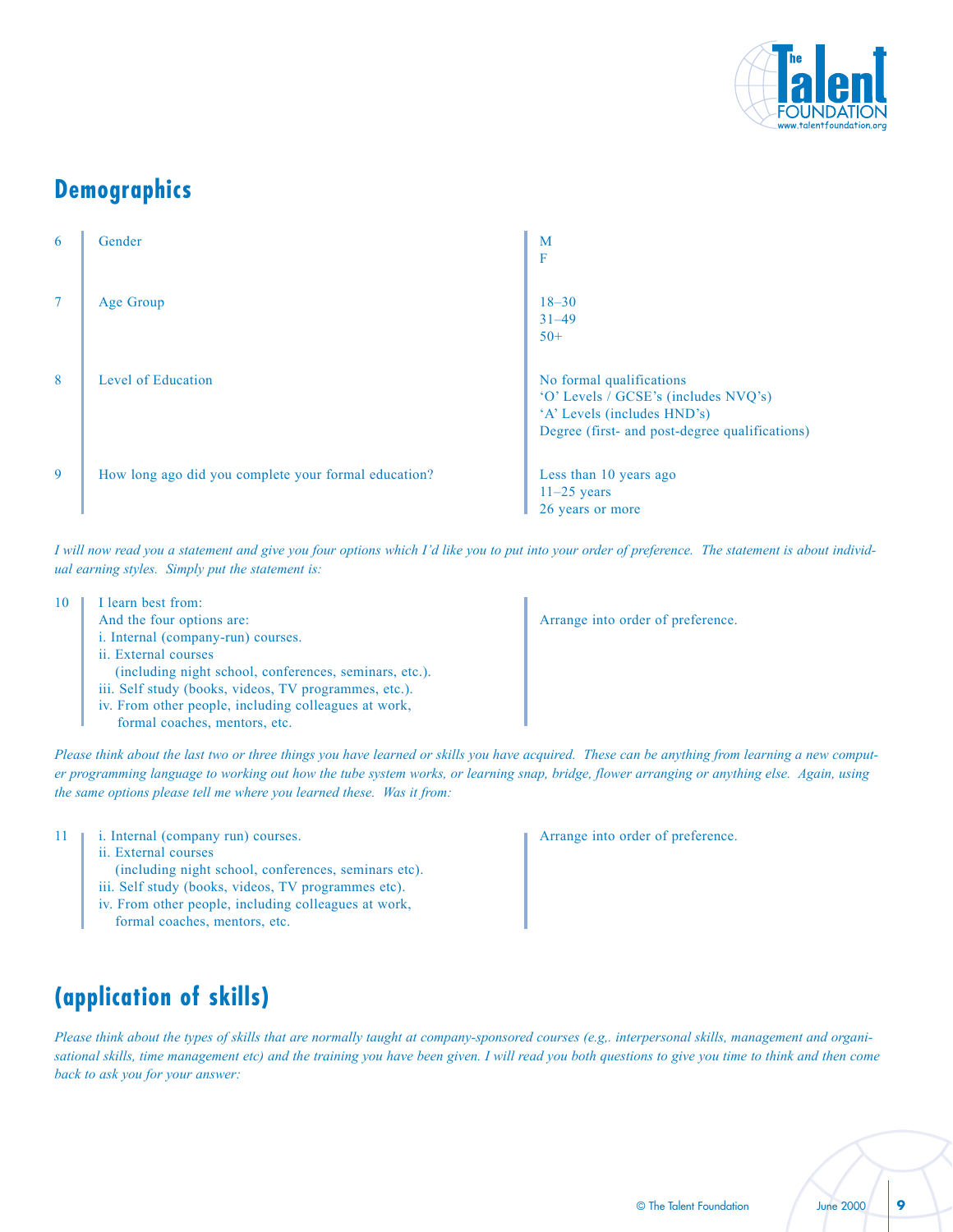| <sup>12</sup> | What percentage of what you learn at work do you feel you<br>can apply in your job? |
|---------------|-------------------------------------------------------------------------------------|
| 13            | What percentage do you feel you can apply elsewhere?<br>(home, hobby, etc.)         |
| -14           | Do you believe that the training provided by your<br>employers is beneficial to     |

 $(0-100\%)$ *NB – the two answers do not have to add up to 100%*  $(0-100\%)$ i. you personally ii. the company, or iii. both

#### **(potential)**

| 15      | How much do you feel your own talents are being developed at work? $\parallel$ (0-100%) |  |
|---------|-----------------------------------------------------------------------------------------|--|
| 16<br>٠ | Do you feel the organisation you work for takes personal<br>development seriously?      |  |

*For the next three questions I will give you five choices for your answer – these are (read out as per below). Don't worry if you don't remember them - I'll remind you at the end of each question.* 

#### **(self-esteem)**

| Do you believe you have a unique and valuable contribution | Absolutely                |
|------------------------------------------------------------|---------------------------|
| to make at work?                                           | Mostly                    |
|                                                            | It depends                |
|                                                            | Just a bit                |
|                                                            | $\blacksquare$ Not at all |

#### **(confidence)**

| 18 | Do you believe you can find and use opportunities to apply<br>your skills at work?                                                                             | Absolutely<br>Mostly<br>It depends<br>Just a bit<br>Not at all |
|----|----------------------------------------------------------------------------------------------------------------------------------------------------------------|----------------------------------------------------------------|
| 19 | If you were looking for a new job now, how important would the<br>provision of personal development training be in your choice of<br>organization to work for? | Absolutely<br>Mostly<br>It depends<br>Just a bit<br>Not at all |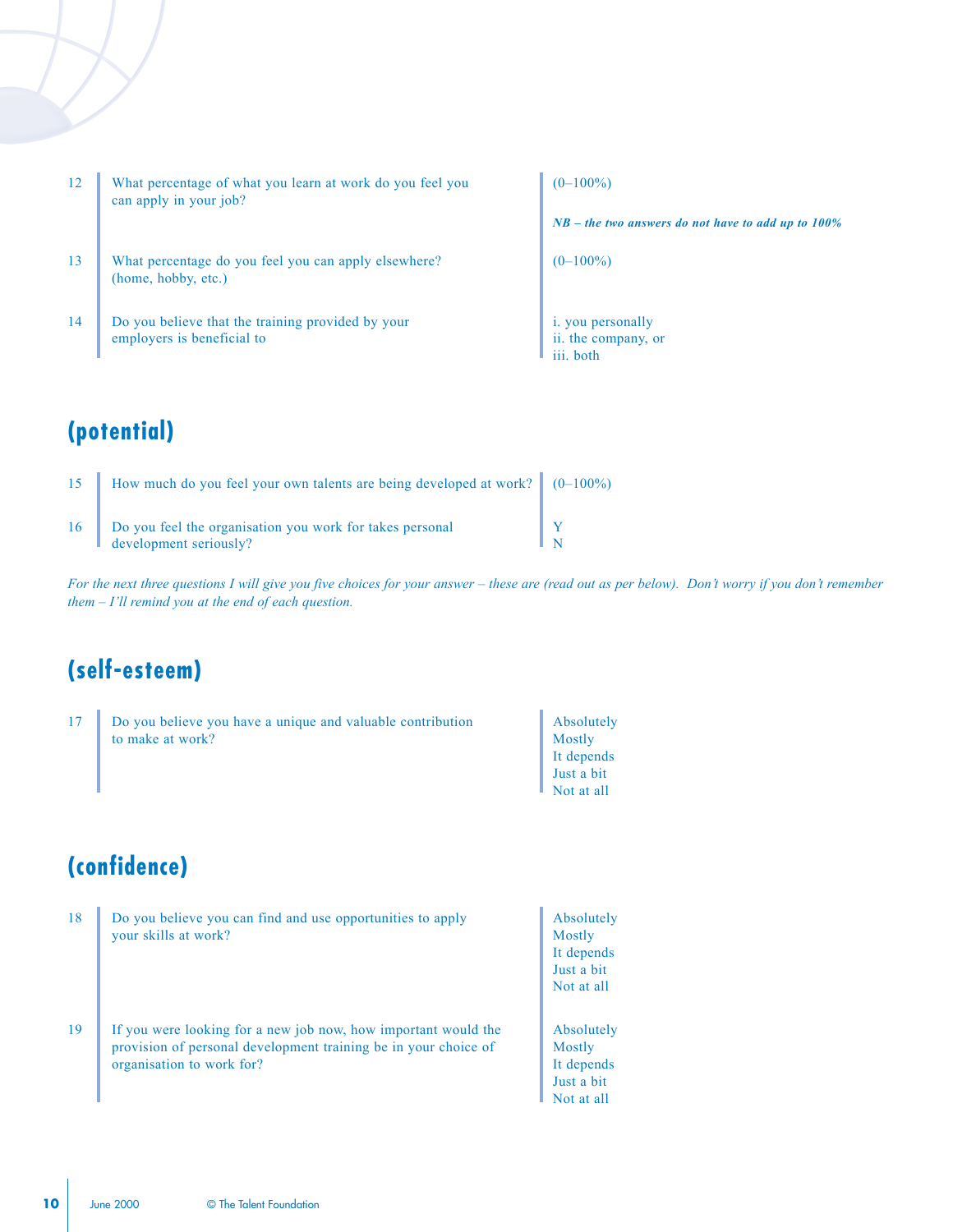

#### **(learning)**

*Now I will read you three statements, to each of which I'd like you to answer "Yes, I agree", "No I do not agree" or "Don't know". Again, I'll read you all three statements first, and then Iíll come back for your answer:*

| $20$ i Learning is fun                                                                                  |  |
|---------------------------------------------------------------------------------------------------------|--|
| ii I know how to learn best                                                                             |  |
| $\parallel$ iii I know what I would need to learn in order to be more successful $\parallel$ Don't know |  |

*Group ID (for everyone to validate group A, and to ensure group B candidates have not inadvertently "slipped the net").* 

|                 | <b>For Landmark Graduates</b>                                                                                                                                                                                                             |                                                                                                            |
|-----------------|-------------------------------------------------------------------------------------------------------------------------------------------------------------------------------------------------------------------------------------------|------------------------------------------------------------------------------------------------------------|
| 21a             | Have you completed the Landmark Forum course?                                                                                                                                                                                             | Yes<br>No (in which case use the questionnaire as part of the<br>control group). Go to 23.                 |
| 22a             | How long ago did you complete this course?                                                                                                                                                                                                | Less than 1 month ago<br>Between 1 and 6 months<br>Between 7 and 12 months<br>More than 1 year<br>Go to 23 |
| 21 <sub>b</sub> | <b>For Control Group</b><br>Have you heard of an organisation called Landmark Education?                                                                                                                                                  | Yes (go to 22b)<br>No (go to $23$ )                                                                        |
| 22b             | Have you completed the Landmark Forum course?                                                                                                                                                                                             | Yes (go to 22a, use the response as part<br>of the Landmark population)<br>No (go to $23$ )                |
| 23              | That concludes the questions we'd like to ask you. Once again<br>thank you for your time. Please let me reassure you that this research<br>is confidential and anonymous. Before we close, is there anything<br>you would like to ask me? | $Q & A$ (Free)                                                                                             |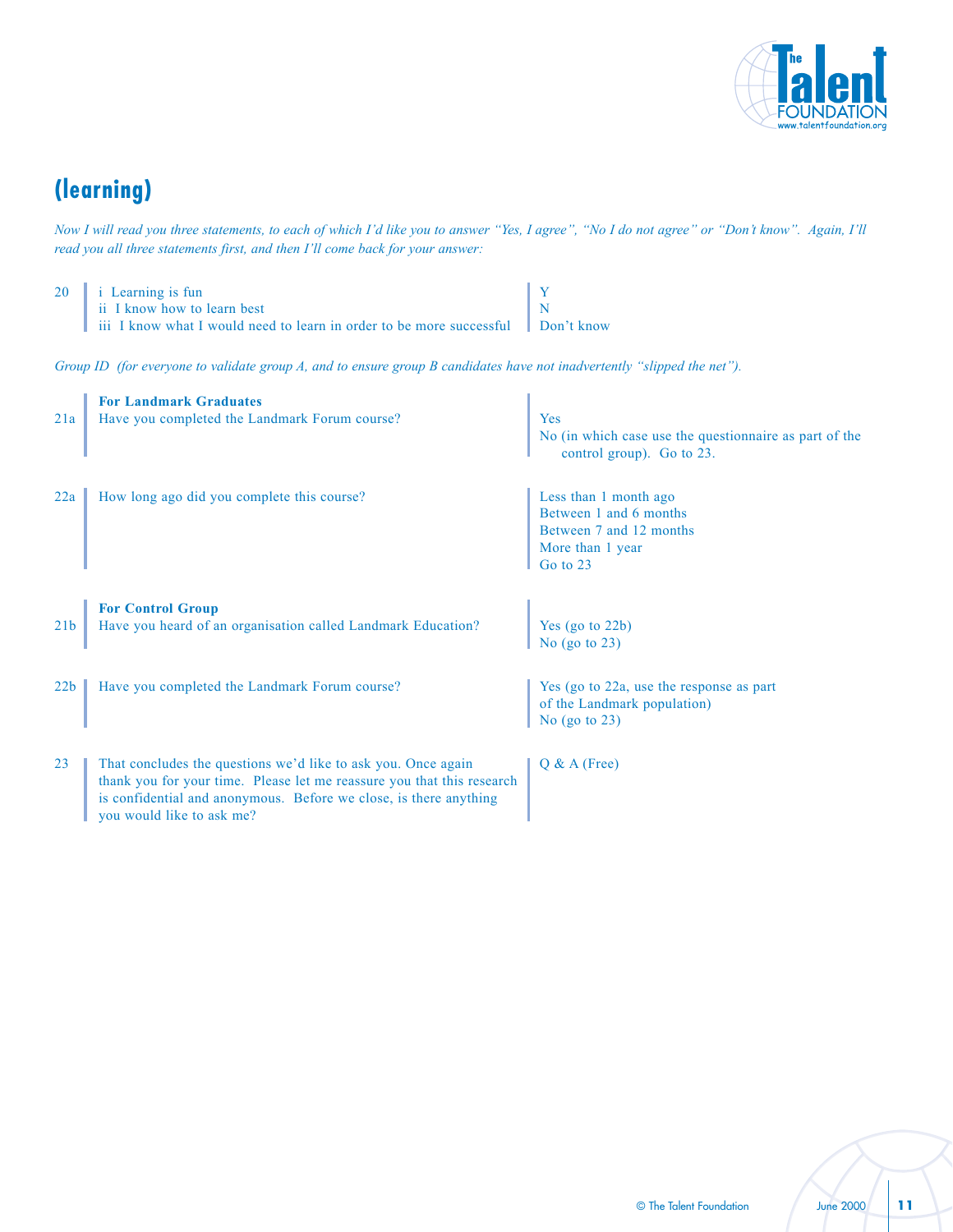### **Appendix B**

Background information given to respondents.

#### **Background information given to respondents**

**The Talent Foundation** - A global organisation, launched at the Royal Society of Arts on March 20th this year. It envisages a world in which work organisations realise the advantages of developing their employees for the mutual benefit of the individual and the organisation.

**The Research Project** - This is an exercise in finding out how self-esteem, motivation and confidence can affect individuals in their work environment. This is the first piece of research being carried out on behalf of the Talent Foundation, and is conceived to be the first of several. The results will be available on the Talent Foundation's website (www.talentfoundation.org) after the completion of the research, by the end of March this year.

**The Questionnaire** - Will take about 8-10 minutes to complete, gives multiple choice answers (on the whole) and is totally anonymous and confidential. In fact, your name will only be used to ensure the correct person is being interviewed.

**The Researcher** - Ela Grabinska runs her own company specialising in research and communications. Will be calling / supervising the research calls. She has worked with both large and small companies, and has over 20 years experience in the field.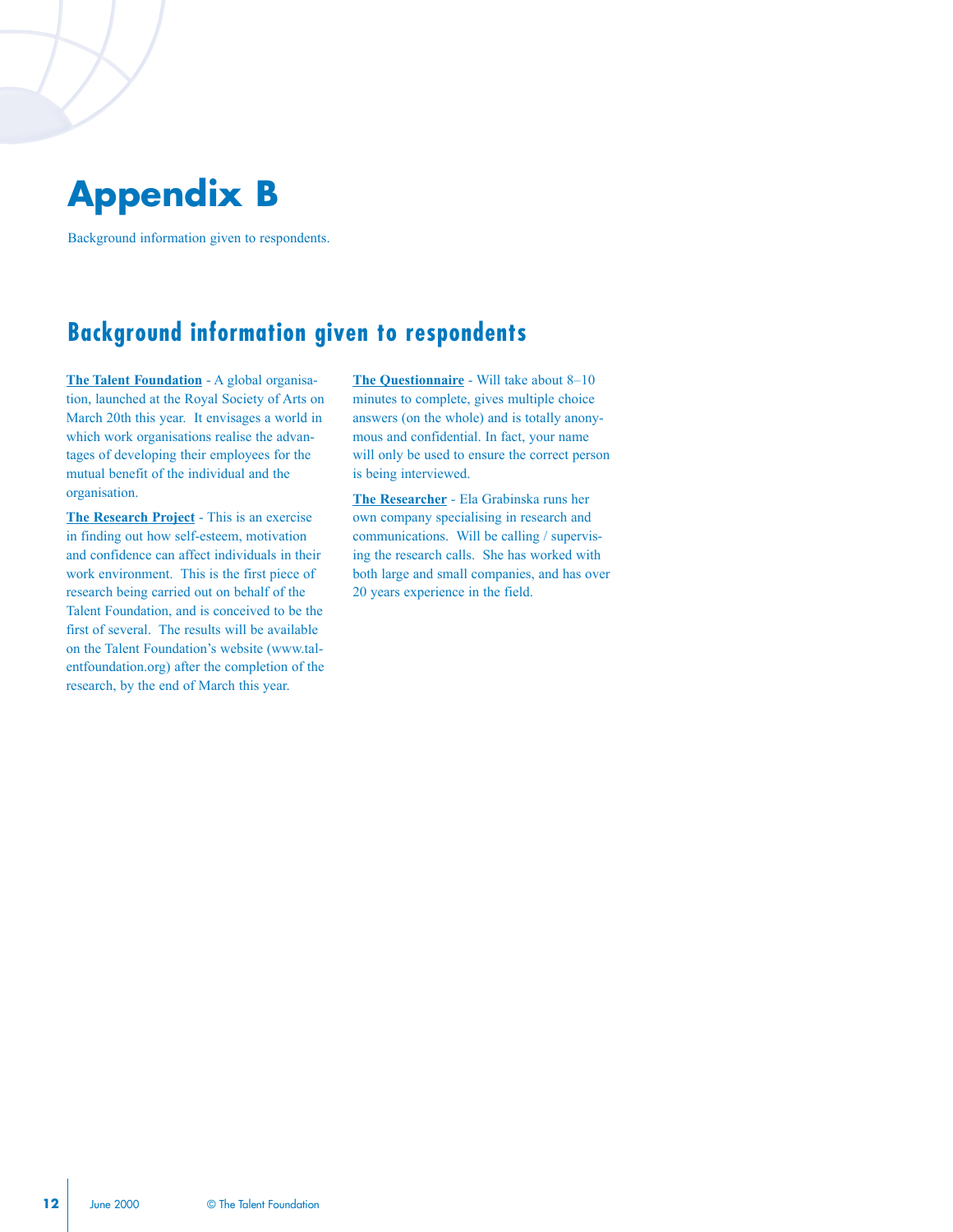

## **How do you identify and develop the 'best' talent in your organisation?**

## **Can people learn to be flexible?**